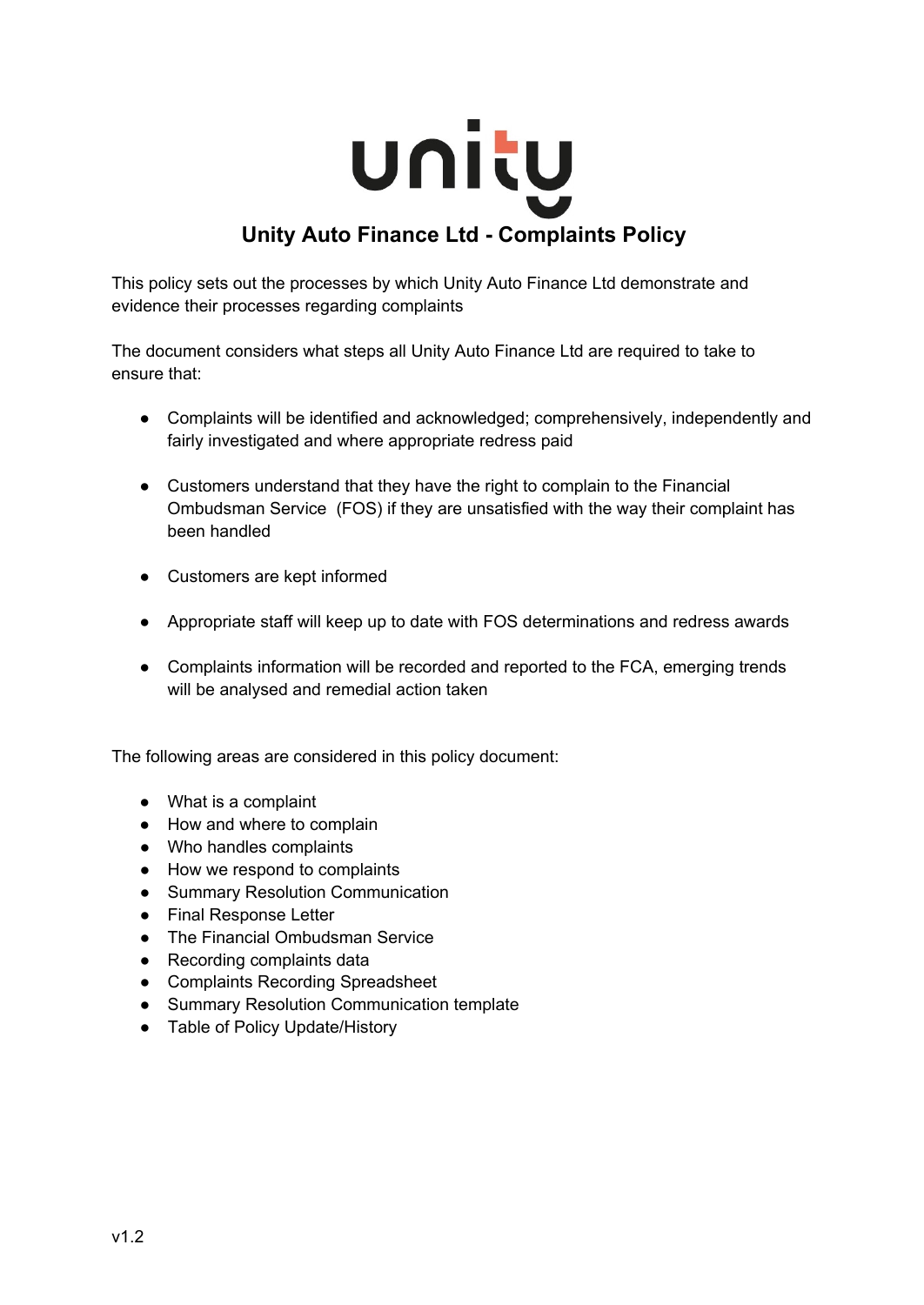# **What is a complaint?**

The Financial Conduct Authority (FCA) defines a complaint as: 'Any expression of dissatisfaction, whether oral or written, and whether justified or not, from or on behalf of an eligible complainant about the firm's provision of, or failure to provide, a financial service'.

## **How and where to complain**

A complaint does not have to be in writing, we accept complaints by telephone, email and post.

In writing – address your letter to: Compliance Department, Unity Auto Finance, Unity House, Bird Hall Lane, Cheadle SK3 0UX

By telephone – 0330 912 1002

By email – hello@unityauto.finance

#### **Who handles complaints?**

Complaints received are immediately passed to the compliance department.

#### **How we respond to complaints**

We aim to resolve your complaint within three business days following receipt of the complaint.

If this is not possible, we will send an acknowledgment letter to you (within five business days) and advise when a full response can be expected.

This letter will confirm that we have received the complaint and it is being dealt with. It will include the name and contact details of the person dealing with the complaint.

# **Summary Resolution Communication**

If the complaint is resolved within three business days we will issue a summary resolution communication. This will acknowledge the complaint and inform the complainant that the respondent considers the complaint to be resolved. The communication will provide the complainant with the details of the Financial Ombudsman Service (FOS) confirming that they can refer the complaint to them if they wish.

#### **Final response letter**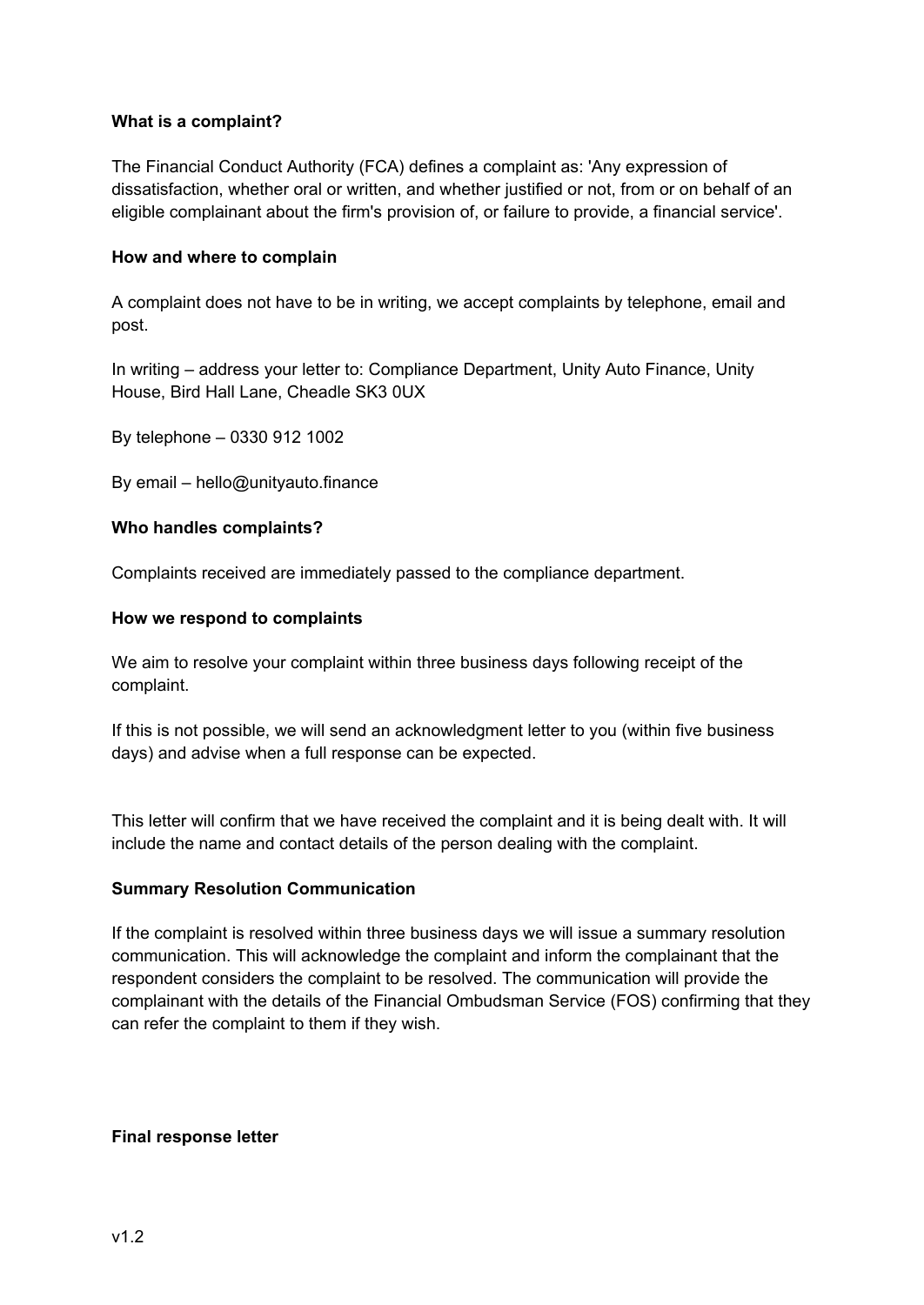- The final response letter will explain our final position regarding the complaint. The letter will
- Adequately address the subject matter of the complaint
- Summarise the outcome of our investigations
- Say whether we acknowledge any fault on our part
- Offer redress if the complaint is upheld
- Where redress is financial, provide the complainant with fair compensation for any acts or omissions for which we were responsible and comply with any offer of redress which the complainant accepts
- Inform the complainant that they may refer the complaint to the FOS if they are dissatisfied with the final response and confirm that we will consider complaints outside of the statutory timescales in place
- Include a copy of the FOS's explanatory leaflet

There are three possible outcomes for a Final Response:

- 1. we accept the complaint and offer redress
- 2. we offer redress without accepting the complaint
- 3. we reject the complaint and give our reasons

Please note that redress will not always involve financial redress.

# **The Financial Ombudsman Service (FOS)**

Our aim is to resolve all complaints internally, however if you are not satisfied with our resolution, or if eight weeks have passed since the complaint was first brought to our attention, you may have the right to refer the complaint to the FOS.

FOS contact details:

Postal Address The Financial Ombudsman Service Exchange Tower London E14 9SR

Telephone

- 0800 023 4567 (calls should cost no more than 5p per minute for BT customers -(other networks may vary)
- 0300 123 9123 (calls to this number will be cheaper if using a mobile phone)
- 020 7964 0500 (if caller is ringing from abroad)
- [complaint.info@financial-ombudsman.org.uk](mailto:complaint.info@financial-ombudsman.org.uk)

www.financial-ombudsman.org.uk

The FOS offers a free, independent service and they can help with most financial complaints. However, there are some limitations on what the FOS can look into and further information about this can be obtained from them directly.